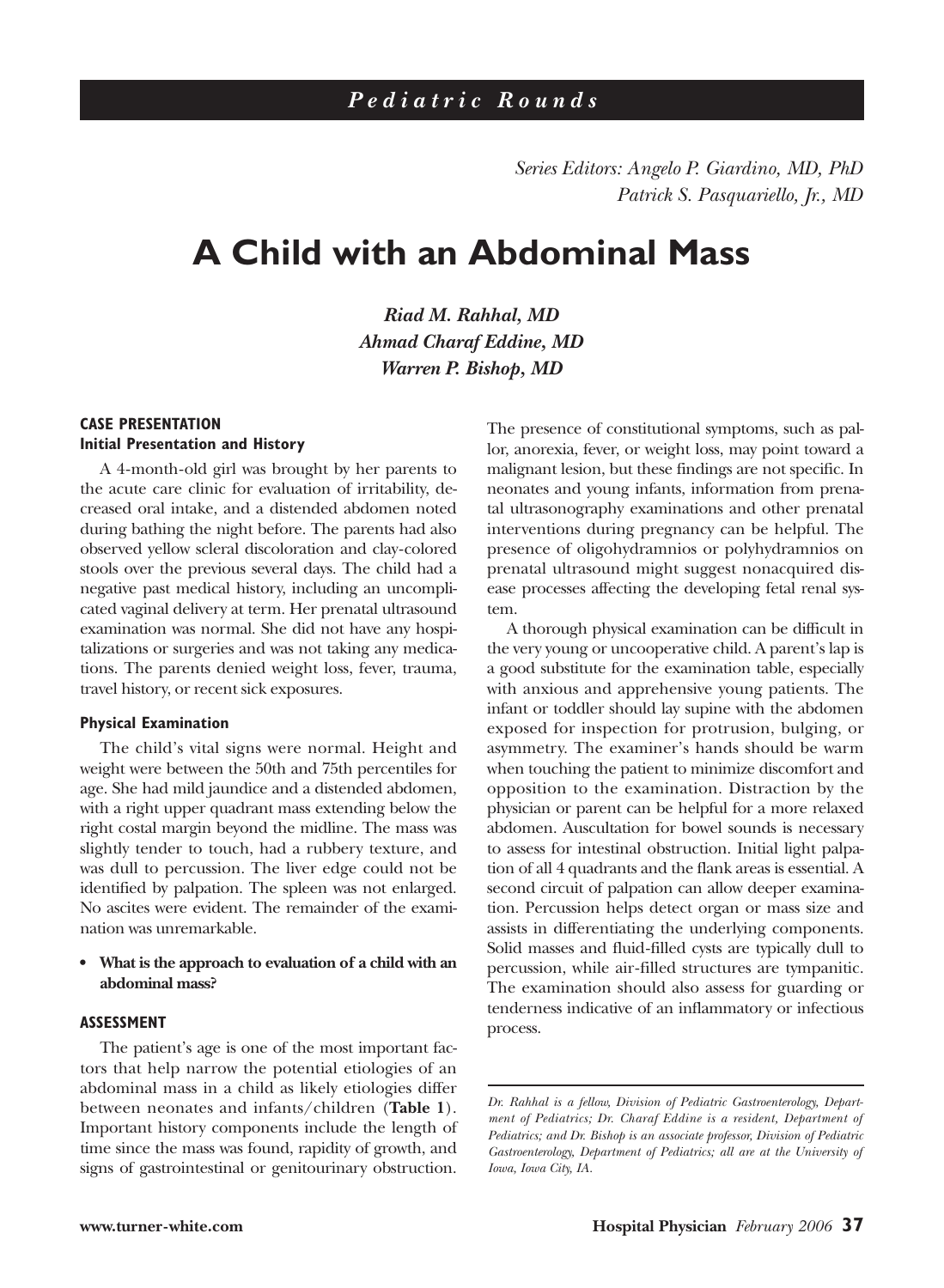| Children                               |                                                                                                                    |  |
|----------------------------------------|--------------------------------------------------------------------------------------------------------------------|--|
|                                        | Radiologic imaging                                                                                                 |  |
| Neonates                               | Plain abdominal radiograph                                                                                         |  |
| Renal                                  | Sonogram                                                                                                           |  |
| Hydronephrosis*                        | Computed tomography scan or magnetic resonance imaging*                                                            |  |
| Multidysplastic kidney*                | Laboratory studies                                                                                                 |  |
| Mesoblastic nephroma*                  | Complete blood count with differential                                                                             |  |
| Renal vein thrombosis <sup>t</sup>     | Electrolytes (including calcium, phosphorus) blood urea nitrogen,                                                  |  |
| Polycystic kidney disease <sup>†</sup> | creatinine                                                                                                         |  |
| Wilms' tumor <sup>†</sup>              | Uric acid and lactate dehydrogenase                                                                                |  |
| Rhabdoid tumor <sup>†</sup>            | <b>Urinalysis</b>                                                                                                  |  |
| Pelvic                                 | Urine homovanillic acid and vanillylmandelic acid*                                                                 |  |
| Ovarian cyst                           | Serum $\beta$ chorionic gonadotropin and alpha-fetoprotein*                                                        |  |
| Hydrocolpos                            | *If clinically indicated.                                                                                          |  |
| Hydrometrocolpos                       |                                                                                                                    |  |
| Gastrointestinal duplication           |                                                                                                                    |  |
| Infants and children                   | obstruction, including the presence of multiple air                                                                |  |
| Retroperitoneal                        | fluid levels or absence of air in the rectum. Calcifica-                                                           |  |
| Neuroblastoma                          | tions might indicate the presence of a tumor-like neu-                                                             |  |
| Wilms' tumor                           | roblastoma or teratomas or lithiasis in the renal or bil-                                                          |  |
| Lymphoma                               | iary tract. Sonography is a very useful adjunct study in                                                           |  |
| Liver                                  | the work-up of abdominal masses. It is usually inexpen-                                                            |  |
| Hepatoblastoma*                        | sive and readily available, does not involve radiation                                                             |  |
| Embryonal sarcoma <sup>†</sup>         | exposure, and seldom requires sedation. Sonography                                                                 |  |
| Gastrointestinal                       | can identify the organ of origin for the abdominal mass<br>as well as the type of tissue components present (solid |  |
| Duplication                            | versus cystic). More specific anatomic information can                                                             |  |
| Meckel's diverticulum                  | be obtained by computed tomography (CT) scan or                                                                    |  |
| Fecal mass                             | magnetic resonance (MR) imaging. When a malignant                                                                  |  |
| Pelvic                                 | lesion is suspected, CT scan of the chest, abdomen, and                                                            |  |
| Ovarian cysts                          | pelvis can be done to determine mass extension and                                                                 |  |
| <b>Teratomas</b>                       | infiltration into adjacent organs and vessels. MR imag-                                                            |  |
| Other                                  | ing of the brain and spine is warranted in patients with                                                           |  |
| Omental or mesenteric cyst             | neurologic deficits. <sup>1,2</sup>                                                                                |  |
| *Common.                               | Useful laboratory studies include a complete blood<br>count with differential and a chemistry panel with           |  |

| <b>Table 1.</b> Differential Diagnosis of Abdominal Mass in |  |
|-------------------------------------------------------------|--|
| Children                                                    |  |

†Rare.

## **Key Point**

The patient's age is among the most important factors that help narrow the potential etiologies of an abdominal mass since its causes differ between neonates and infants/children.

## **DIAGNOSTIC STUDIES**

Plain abdominal radiographs should be the first imaging studies performed in the evaluation of a suspected abdominal mass. Such radiographs may help delineate the location and density of the mass and can also provide valuable information regarding intestinal

#### **Table 2.** Suggested Initial Evaluation of Abdominal Mass

assessment of electrolytes and uric acid and lactate dehydrogenase levels (**Table 2**). Anemia, neutropenia, or thrombocytopenia may suggest bone marrow infiltration. When abnormalities in more than one bone marrow cell line are uncovered, further evaluation with a bone marrow aspiration and/or biopsy is usually recommended. Elevated levels of uric acid and lactate dehydrogenase are suggestive of rapid cell turnover associated with malignancies. Electrolyte abnormalities can be caused by kidney involvement or tumor lysis syndrome. Lesions involving the urinary system may present with proteinuria or hematuria on urinalysis. Other tests should be tailored to the nature and location of the abdominal mass. Elevated levels of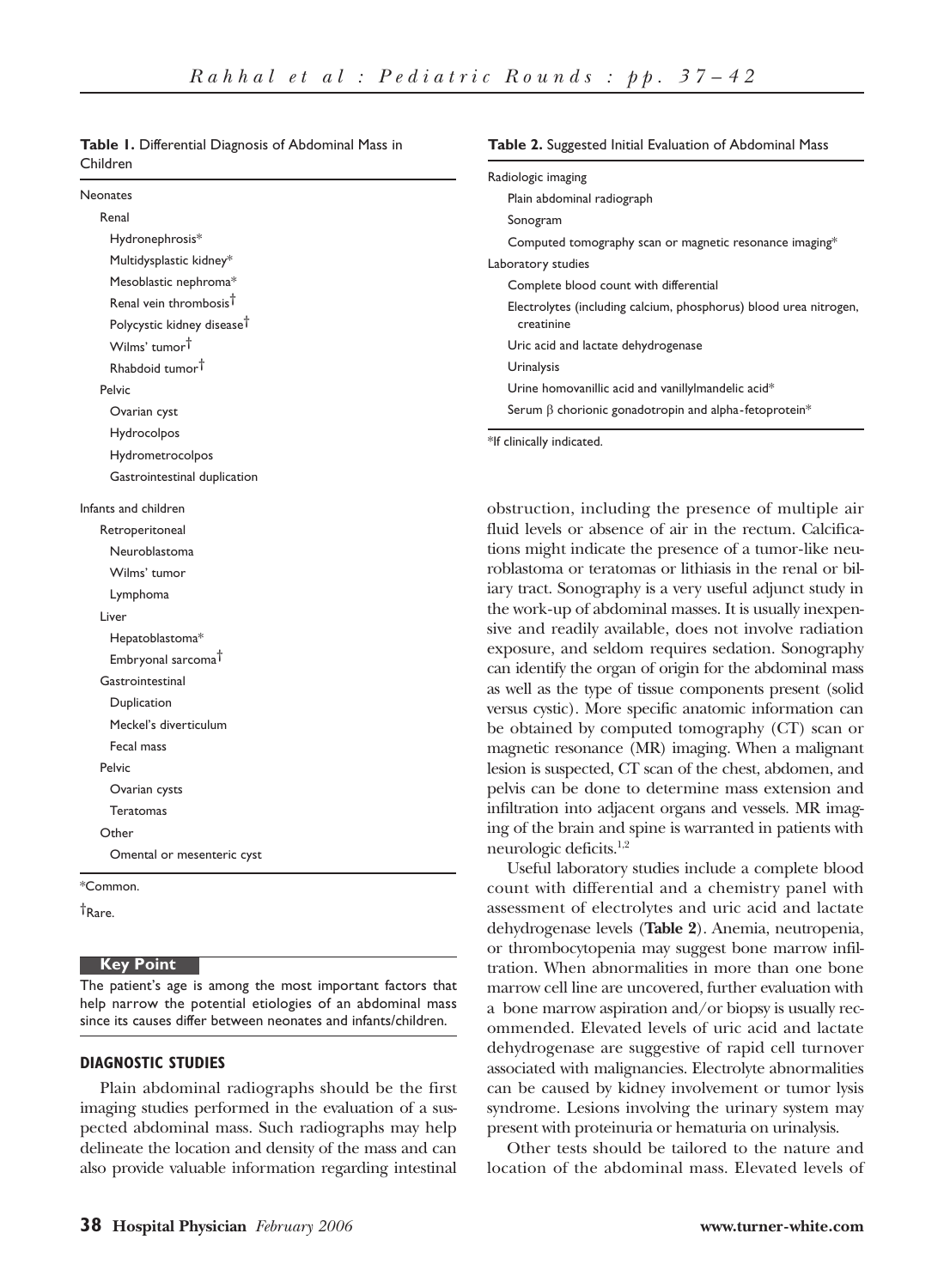homovanillic acid and vanillylmandelic acid in urine can be seen in cases of neuroblastoma or pheochromocytoma. Serum β chorionic gonadotropin and alphafetoprotein are used as tumor markers that aid in diagnosis and follow-up of certain tumors, such as teratomas and liver and germ cell tumors.<sup>1,2</sup>

Work-up for an abdominal mass may be initiated locally since radiologic imaging is widely available. This work-up may aid in directing the patient to a primarily surgical or medical service if specialized care is needed. Available information, including scans and radiographs, should be sent promptly with the patient upon transfer to specialized centers. Providing this information gives pediatric radiologists an early opportunity to discount false readings and will minimize the risk of repetitive studies and decrease anxiety and cost.

#### **Key Point**

Plain abdominal radiographs should be the first imaging studies to evaluate an abdominal mass, while sonography is an inexpensive, radiation-free ajunct imaging modality that can determine the origin and extent of an abdominal mass.

#### **CASE PATIENT: WORK-UP**

A plain abdominal radiograph showed a normal bowel gas pattern and no evidence of calcifications or fecal masses. An abdominal sonogram subsequently revealed an 8-cm cystic mass located between the stomach and the liver, compressing the common bile duct, which was dilated proximally, indicating possible obstruction. Results of laboratory evaluation showed a hemoglobin of 8.5 g/dL and normal platelet and leukocyte counts and differential. Serum electrolytes and uric acid and lactate dehydrogenase levels were within normal limits. She had elevated levels of total and direct bilirubin (6.7 and 4.4 mg/dL) and  $\gamma$ -glutamic transferase, and normal transaminase levels, pointing toward biliary injury. Serum β chorionic gonadotropin and alpha-fetoprotein levels were within normal limits, and the urinalysis did not show hematuria or proteinuria. CT scan of the abdomen showed a  $7.3 \text{ cm} \times 7.5 \text{ cm}$  cystic mass with an intracystic fluid level, pushing against the stomach, pancreas, and porta hepatis (**Figure**).

## **• What are the most common causes of abdominal mass in children, and how are they managed?**

## **MANAGEMENT**

As discussed above, age is the most important point in differentiating the potential causes of abdominal mass. This section reviews the approach to the most commonly found masses in neonates and in infants and children.



**Figure.** Abdominal computed tomography scan revealing a well-circumscribed cystic mass compressing the stomach and pancreas.

#### **Neonates**

Over half of palpable masses in neonates originate from the genitourinary tract. Hydronephrosis and multidysplastic kidney are the most common etiologies.<sup>3</sup> Hydronephrosis results from obstruction at the ureteropelvic junction, ureterovesicular junction, or the bladder outlet and can be unilateral or bilateral. With hydronephrosis, sonography shows a dilated renal pelvis surrounded by and communicating with several cystic structures (calyces). Renal scintigraphy can demonstrate the level of obstruction and assess renal function. The management of children with hydronephrosis may be supportive as many cases resolve spontaneously. Decompression may be required when there is risk of significant renal compromise or ongoing infection. Resection of nonfunctioning kidneys is indicated for complications such as infections and severe hypertension. $4-6$  Multidysplastic kidney is the most common form of renal cystic disease in the first year of life.3 The exact cause of multidysplastic kidney is unknown but may be related to an obstructive developmental defect. Most cases are sporadic and unilateral and usually present with such symptoms as abdominal mass or pain, hematuria, or urinary tract infection. The affected kidney is nonfunctional and has cysts of various sizes, causing a "grape cluster" appearance on sonography. Outcome is generally favorable after excision if the contralateral kidney is normal.<sup>1,4,5</sup>

Mesoblastic nephroma is the most common solid renal tumor in neonates; it results from proliferation of early nephrogenic mesenchyma. Most cases present as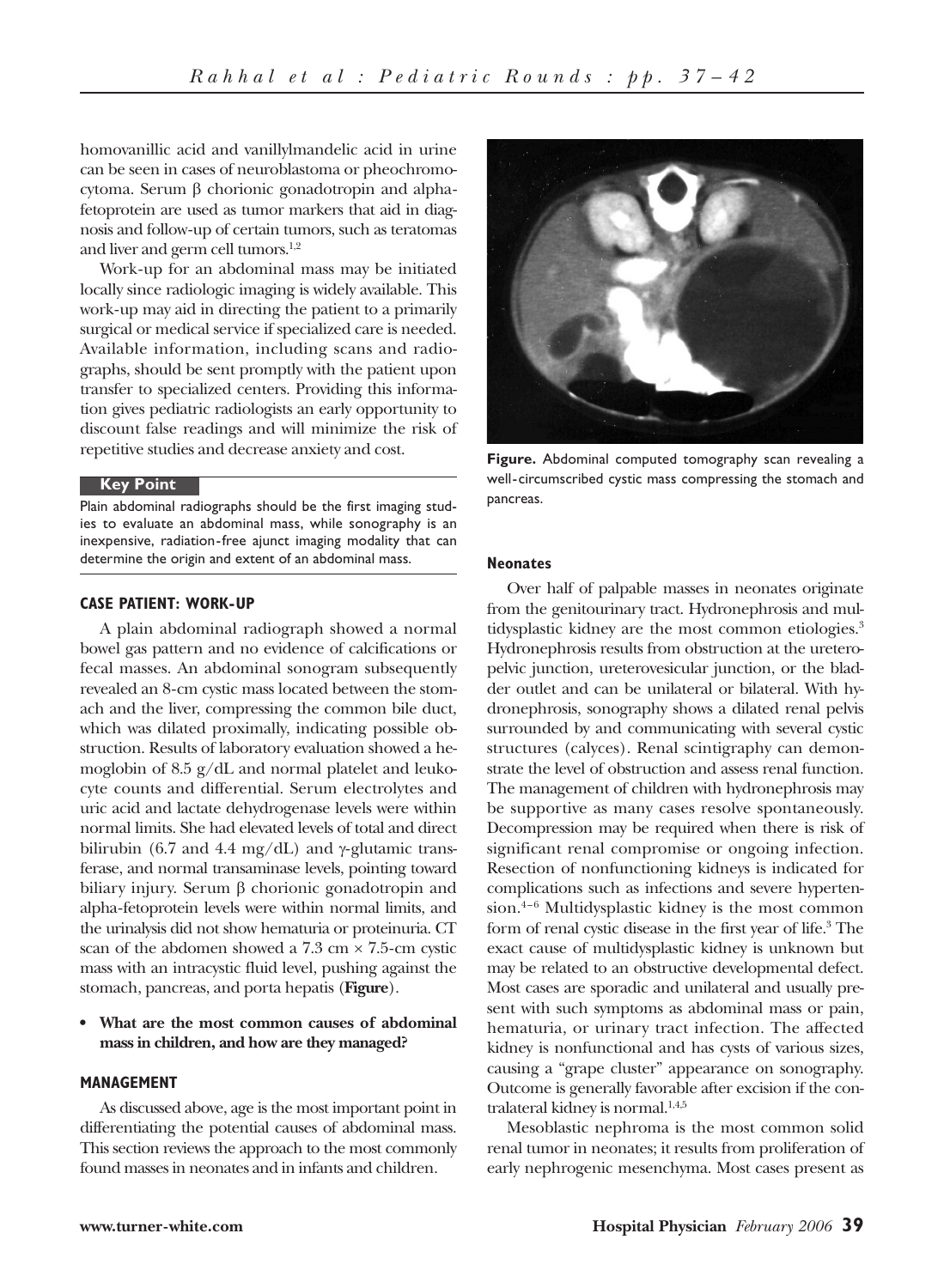masses or, less commonly, with hematuria and may be detected prenatally. Associated paraneoplastic syndromes have been described, mainly hypercalcemia and hypertension.7,8 Mesoblastic nephroma most often is a benign lesion that is successfully treated by surgical resection. Several instances of metastasis have been described.9,10 Other rarely encountered masses in neonates derived from the genitourinary system include polycystic kidney disease, renal vein thrombosis, Wilms' tumor, rhabdoid tumor, hydrocolpos, and hydrometrocolpos.11,12

Ovarian cysts commonly occur in neonates and may also be diagnosed prenatally. They are mostly functional cysts stimulated by fetal, placental, and maternal hormones. A significant proportion of cysts undergo spontaneous regression within the first few months of life, and the incidence of malignancy in these cysts is extremely low. Large-sized cysts, measuring more than 5 cm, may be percutaneously aspirated to minimize the risk of torsion. Surgical intervention in neonates is generally discouraged as a primary therapy and is reserved for persistent or recurrent cases.<sup>13,14</sup>

Abdominal masses in neonates may originate from the gastrointestinal tract. Duplications are cystic congenital abnormalities of the gastrointestinal tract that can occur at any level from mouth to anus but most commonly involve the ileum, followed by the esophagus and duodenum. Duplications vary in size, have spherical or tubular shapes, and may or may not communicate with the enteric lumen. They can present as asymptomatic masses or with signs of obstruction, bleeding, and perforation. Malignant transformation has rarely been reported.15 Sonography is helpful in establishing the diagnosis. Meckel scan can be useful because of the frequent presence of gastric mucosa. Occasionally, duplications are only recognized at the time of surgery. Surgical resection is usually curative.<sup>16,17</sup>

## **Infants and Children**

Malignant lesions are more commonly encountered as the cause of abdominal masses in infants and children than in neonates. The most common tumors are neuroblastomas, Wilms' tumors, and lymphomas.

**Neuroblastoma.** Neuroblastoma is the most common malignancy in infants and the most common extracranial solid tumor in childhood.18 Neuroblastomas arise from neural crest cells within the sympathetic chain or adrenal medulla, with 60% to 70% of cases originating within the abdomen.<sup>1,19</sup> Approximately 550 new cases are diagnosed in the United States every year.19 Presenting symptoms include a palpable mass, pain, weakness, and failure to thrive. Other associated

signs include periorbital ecchymoses, exophthalmos, and Horner's syndrome (miosis, ptosis and anhidrosis). Urinary catecholamines are elevated in 90% to 95% of cases. CT scanning or MR imaging is needed to delineate the tumor size, extent of invasion of adjacent structures, and presence of metastatic disease. Bone scan and skeletal radiographs are helpful in defining bony involvement. Bone marrow invasion should be evaluated by bilateral bone marrow biopsies. The outcome depends on the tumor stage and the patient's age at diagnosis, but the behavior of neuroblastoma is not always predictable. N-*myc* oncogene amplification occurs in approximately 20% of such tumors and is strongly associated with poor prognosis.<sup>2,20</sup> Chemotherapy and surgical resection followed by radiation therapy may be employed. A variant of neuroblastoma affecting infants, with dissemination limited to bone marrow, skin, or liver, has an exceptionally good outcome with spontaneous tumor regression. Patients with neuroblastoma should be immediately referred to a tertiary center with pediatric oncology and surgical expertise.1,2

**Wilms' tumor.** Wilms' tumor is the second most common abdominal tumor in childhood and the most common primary pediatric renal malignancy. It is an embryonal renal neoplasm, with 450 new cases reported annually in the United States.<sup>3</sup> Presentations include a flank or abdominal mass, left-sided varicocele, hematuria, and hypertension. Such masses can be quite large at diagnosis because they can go unnoticed due to their retroperitoneal location and are usually painless unless hemorrhage or rupture occurs. Wilms' tumor may occur in association with other congenital anomalies or syndromes including sporadic aniridia, isolated hemihypertrophy, cryptorchidism, Beckwith-Wiedemann syndrome, Denys-Drash syndrome, and WAGR complex (Wilms' tumor, aniridia, genitourinary malformations, mental retardation). In such associations, Wilms' tumor is more likely to be bilateral and may present at a younger age.<sup>21</sup> Approximately  $15\%$  of patients will have metastatic disease at diagnosis, most commonly affecting the lungs followed by the liver and regional lymph nodes.<sup>22</sup> Sonography is the best initial imaging technique to confirm the kidney as the organ of origin and to estimate the tumor size. Major blood vessels should be assessed to determine the extent of intravascular tumor thrombi if present. A CT scan with contrast is helpful to determine the degree of kidney invasion and evaluate for metastasis. The contralateral kidney should be assessed carefully for possible involvement. Treatment includes surgery, if possible, radiation, and chemotherapy. Four-year survival rates range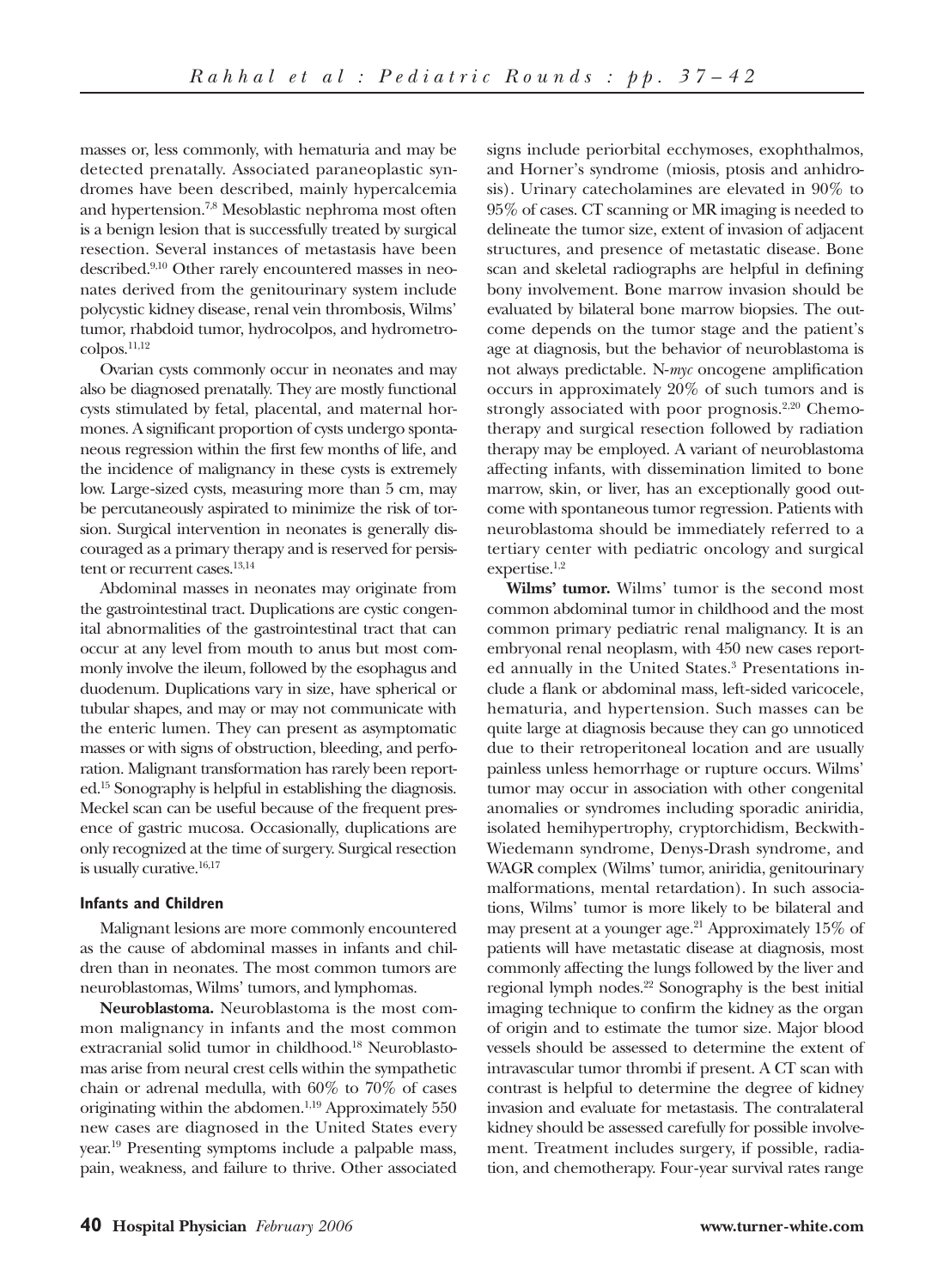from 95% for patients with low stage and favorable histology to less than 25% for advanced initial disease and unfavorable histology.<sup>21</sup> Similar to neuroblastoma, such patients should be cared for in a specialized pediatric center.

**Lymphomas.** Lymphomas are the third most common malignancies in childhood. Sixty percent are non-Hodgkin lymphomas and one third of these have abdominal disease.1 Signs and symptoms include abdominal pain, gastrointestinal obstruction, or a palpable mass. Intussusception, secondary to a lymphomatous lead point, can occasionally be the presenting picture. Sonography, often confirmed by CT scanning, can determine the primary lesion and other organ involvement. These lesions tend to grow rapidly but are usually responsive to chemotherapy. Surgical excision and occasionally radiation may also be employed. Overall survival rates range between  $75\%$  and  $95\%$ .<sup>23</sup> Peripheral blood stem transplantation may be an option for patients with advanced or recurrent disease.

**Ovarian masses.** Masses of ovarian origin, mostly ovarian cysts, are also encountered in childhood. Such cysts are occasionally associated with sexual precocity. Sonography can help establish the diagnosis. Management of ovarian cysts is based on the cyst size and composition and the patient's symptoms. Ovarian malignancies may be present in approximately 30% of cases, especially when solid or complex structures are noted within the mass. $24$  The most common of these malignant tumors are teratomas. Ovarian malignancies in children are frequently found at an early stage and tend to respond favorably to chemotherapy.<sup>13,14,25</sup>

**Hepatic masses.** Abdominal masses arising from the liver are often malignant and include hepatoblastomas, embryonal sarcoma, hepatocellular carcinoma, or metastatic disease.26 Less frequently occurring benign masses of hepatic vascular origin include hemangioendotheliomas and hamartomas.27 Hepatoblastomas are the most common liver malignancies in this agegroup, accounting for at least  $75\%$  of cases.<sup>28</sup> They may be congenital or familial and usually present with a rapidly enlarging abdomen in an otherwise asymptomatic child. They are derived from undifferentiated embryonal tissue and have been associated with prematurity, Beckwith-Wiedemann syndrome, and familial polyposis. Serum alpha-fetoprotein levels are almost always elevated, which aids in diagnosis and in monitoring response to therapy. Metastasis is present in 20% of cases at diagnosis with the lungs being the most common site, followed by the brain, bone, or bone marrow. Sonography is the initial imaging modality of choice, revealing a hyperechoic, solid intrahepatic mass. Sonography also permits assessment for vascular invasion. CT scanning may follow to determine disease extent and look for metastasis. Evaluation by this radiologic technique often demonstrates a delineated hypoattentuated mass compared with the surrounding normal tissue. A biopsy is usually recommended for diagnosis. Treatment consists of surgical resection and chemotherapy. Liver transplantation is occasionally performed in selected patients. Long-term survival varies depending on the stage of the disease and the success of initial surgical resection.<sup>26,29</sup>

Embryonal sarcoma is a mesenchymal malignancy that accounts for approximately 10% of all hepatic tumors in children.<sup>29</sup> Presentations include an abdominal mass, swelling, or pain. Serum alpha-fetoprotein levels are usually normal. Sonographic evaluation reveals a large predominantly solid mass with hypoechoic areas representing cystic areas. CT scan demonstrates a hypovascular low-attenuated mass with septa. Treatment with multiple modalities including adjunct chemotherapy, radiation, and surgical resection provides a  $70\%$  to  $80\%$  survival rate at 4 years.<sup>26,29</sup>

Nonhepatic gastrointestinal abdominal masses in children also include duplications, Meckel's diverticulum, fecal masses caused by severe constipation, and omental or mesenteric cysts.

## **Key Point**

Abdominal masses in neonates are most often benign and of genitourinary origin. Malignant abdominal masses are more likely to be encountered beyond the neonatal age and mainly include neuroblastomas, Wilms' tumors, and lymphomas.

#### **CASE PATIENT: DIAGNOSIS AND MANAGEMENT**

The exact origin of the mass could not be determined radiologically. The etiology was not evident from other noninvasive tests. The preoperative diagnosis was possible gastrointestinal tract duplication. Jaundice was thought to be caused by common bile duct obstruction. At exploratory laparotomy, a large mass adherent to the posterior gastric wall was observed. A large blood clot was present within the mass. The mass was completely resected and did not communicate with the gastric lumen. A small perforation was found in the common bile duct, probably from the mass effect causing ischemia. The perforation was repaired. Histologic examination showed a gastric duplication cyst. The patient had an uncomplicated postoperative course. She has continued well over several months of follow-up.